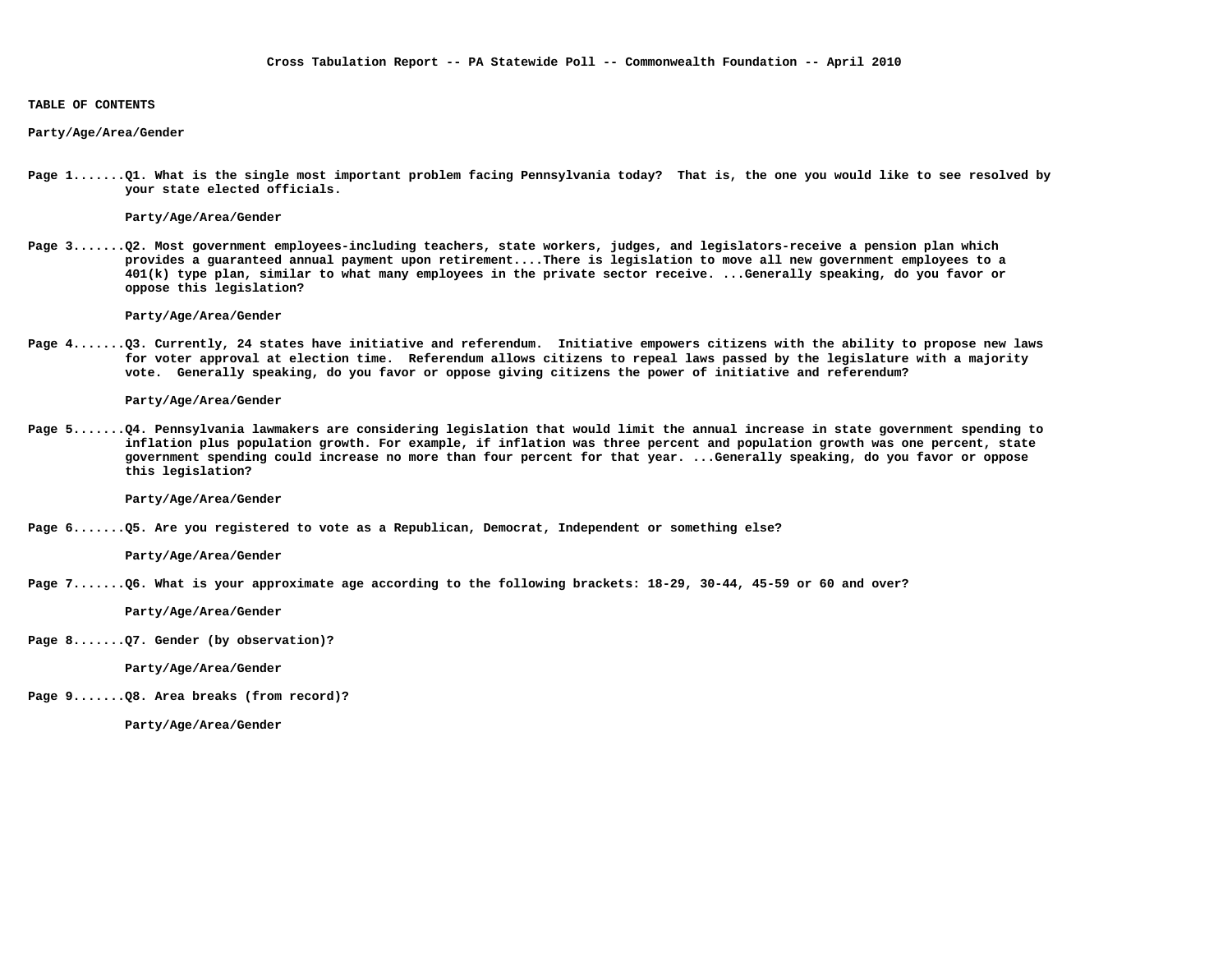#### **Q1. What is the single most important problem facing Pennsylvania today? That is, the one you would like to see resolved by your state elected officials.**

#### **Party/Age/Area/Gender**

|                      |                |                         | PARTY REGISTRATION |                          |                | <b>AGE RANGE</b>        |                |              |                |                | <b>AREA BREAKS</b> |                |                         |                |                                                               |                          | <b>GENDER</b>           |
|----------------------|----------------|-------------------------|--------------------|--------------------------|----------------|-------------------------|----------------|--------------|----------------|----------------|--------------------|----------------|-------------------------|----------------|---------------------------------------------------------------|--------------------------|-------------------------|
|                      | <b>TOTAL</b>   | Rep                     |                    | Dem $Ind/Ot$             | $18 - 44$      | $45 - 59$               |                |              |                |                | ------             |                | -------                 |                | $60+ N$ West S West T Cent N East S Cent S East Allegh Philly |                          | Male Female             |
| <b>TOTAL</b>         | 700            | 287                     | 350                | 63                       | 137            | 309                     | 236            | 34           | 85             | 97             | 91                 | 113            | 138                     | 79             | 64                                                            | 336                      | 364                     |
|                      | 100            | 100                     | 100                | 100                      | 100            | 100                     | 100            | 100          | 100            | 100            | 100                | 100            | 100                     | 100            | 100                                                           | 100                      | 100                     |
| 1. Taxes             | 84             | 39                      | 34                 | 11                       | 16             | 28                      | 39             | 5            | 5              | 11             | 11                 | 23             | 12                      | 12             | 5                                                             | 47                       | 37                      |
|                      | 12%            | 14%                     | 10%                | 18%                      | 11%            | 9%                      | 16%            | 15%          | 6%             | 11%            | 12%                | 20%            | 9%                      | 15%            | 8 <sup>°</sup>                                                | 14%                      | 10%                     |
| 2.Drugs/crime/       | 5              | $\overline{a}$          | 4                  | $\mathbf{1}$             | $\mathbf{1}$   | 3                       | $\mathbf{1}$   |              |                | $\mathbf{1}$   |                    |                |                         | $\mathbf{1}$   | 3                                                             | $\overline{\phantom{a}}$ | 5                       |
| violence             | 1%             |                         | 1%                 | 1%                       | 1%             | 1%                      | $*$ %          |              |                | 1%             |                    |                |                         | 1%             | 5%                                                            |                          | 1 <sup>°</sup>          |
| 3. Economy/Jobs/     | 298            | 124                     | 155                | 20                       | 50             | 151                     | 96             | 19           | 38             | 46             | 41                 | 35             | 63                      | 33             | 24                                                            | 132                      | 166                     |
| Unemployment         | 43%            | 43%                     | 44%                | 32%                      | 36%            | 49%                     | 41%            | 57%          | 44%            | 47%            | 45%                | 31%            | 45%                     | 41%            | 38%                                                           | 39%                      | 46%                     |
| 4.Growth/            | $\overline{a}$ | $\overline{\mathbf{2}}$ | $\blacksquare$     |                          | $\mathbf{1}$   | $\mathbf{1}$            |                |              | $\mathbf{1}$   |                |                    |                | $\mathbf{1}$            |                |                                                               | $\mathbf{2}$             | ۰                       |
| development/traffic  | $*$ %          | 1%                      |                    |                          | 1%             | $*$ %                   |                |              | 1%             |                |                    |                | 1%                      |                |                                                               | 1%                       |                         |
| 5.Streets/raods/     | 26             | 8                       | 15                 | 3                        | 6              | 7                       | 13             |              | 4              | 3              | 8                  | 3              | 4                       | 3              | $\mathbf{1}$                                                  | 14                       | 12                      |
| transportation       | 4%             | 3 <sup>8</sup>          | 4%                 | 5%                       | 5%             | 2 <sup>°</sup>          | 5%             |              | 5%             | 4%             | 8 <sup>°</sup>     | 3 <sup>8</sup> | 3 <sup>8</sup>          | 4%             | 2 <sup>°</sup>                                                | 4%                       | 3 <sup>°</sup>          |
| 6. Utility rate caps | $\mathbf{1}$   |                         | $\mathbf{1}$       | $\overline{\phantom{a}}$ | $\mathbf{1}$   |                         |                |              |                |                |                    |                |                         |                | $\mathbf{1}$                                                  | $\overline{\phantom{a}}$ | 1                       |
|                      | $*$ %          |                         | $*$ %              |                          | 1%             |                         |                |              |                |                |                    |                |                         |                | 2 <sup>°</sup>                                                |                          | $*$ %                   |
| 7. Politicians/      | 89             | 44                      | 36                 | 9                        | 15             | 45                      | 27             | 3            | 9              | 10             | 7                  | 24             | 12                      | 13             | 11                                                            | 63                       | 26                      |
| government           | 13%            | 15%                     | 10%                | 15%                      | 11%            | 15%                     | 12%            | 10%          | 11%            | 10%            | 8 <sup>°</sup>     | 21%            | 8 <sup>°</sup>          | 16%            | 17%                                                           | 19%                      | 7%                      |
| 8. Environment/      | 5              | $\mathbf{1}$            | $\overline{4}$     |                          | $\mathbf{1}$   | $\overline{\mathbf{4}}$ |                |              |                | $\mathbf{1}$   | $\mathbf{1}$       |                | $\overline{\mathbf{3}}$ |                |                                                               | $\mathbf{1}$             | $\overline{\mathbf{4}}$ |
| pollution            | 1%             | $*$ %                   | 1%                 |                          | 1%             | 1%                      |                |              |                | 1%             | 1%                 |                | 2 <sup>°</sup>          |                |                                                               | $*$ %                    | 1%                      |
| 9. Healthcare/Rx     | 50             | 22                      | 24                 | $\overline{\mathbf{4}}$  | 13             | 18                      | 17             | 3            | 9              | 7              | 7                  | 4              | 10                      | 6              | 4                                                             | 16                       | 34                      |
| drugs                | 7%             | 8 <sup>°</sup>          | 7%                 | 6%                       | 10%            | 6%                      | 7 <sup>°</sup> | $9\%$        | 11%            | 7 <sup>°</sup> | 8 <sup>°</sup>     | 4%             | 7 <sup>°</sup>          | 7 <sup>°</sup> | 7 <sup>°</sup>                                                | 5%                       | 9 <sup>°</sup>          |
| 10.Medicare/Social   | 5              |                         | 5                  |                          |                | 1                       | $\overline{4}$ | $\mathbf{1}$ | 1              |                |                    |                |                         | $\mathbf{2}$   | $\mathbf{1}$                                                  | 3                        | $\overline{\mathbf{2}}$ |
| Security             | 1%             |                         | 2%                 |                          |                | $*$ %                   | 2 <sup>°</sup> | 3%           | 1%             |                |                    |                |                         | 2 <sup>°</sup> | 2 <sup>°</sup>                                                | 1%                       | 1%                      |
| 11.Education/        | 33             | 9                       | 24                 | 1                        | 10             | 17                      | 7              | ۰            | 6              | 3              | 5                  | 4              | 7                       | 4              | 5                                                             | 5                        | 29                      |
| schools              | 5%             | 3 <sup>8</sup>          | 7 <sup>°</sup>     | 1%                       | 7 <sup>°</sup> | 5%                      | 3 <sup>°</sup> |              | 7 <sup>8</sup> | 3%             | 6 <sup>°</sup>     | 3 <sup>8</sup> | 5%                      | 5%             | 8 <sup>°</sup>                                                | 1%                       | 8 <sup>°</sup>          |

 **Susquehanna Polling & Research, Inc. Page 1**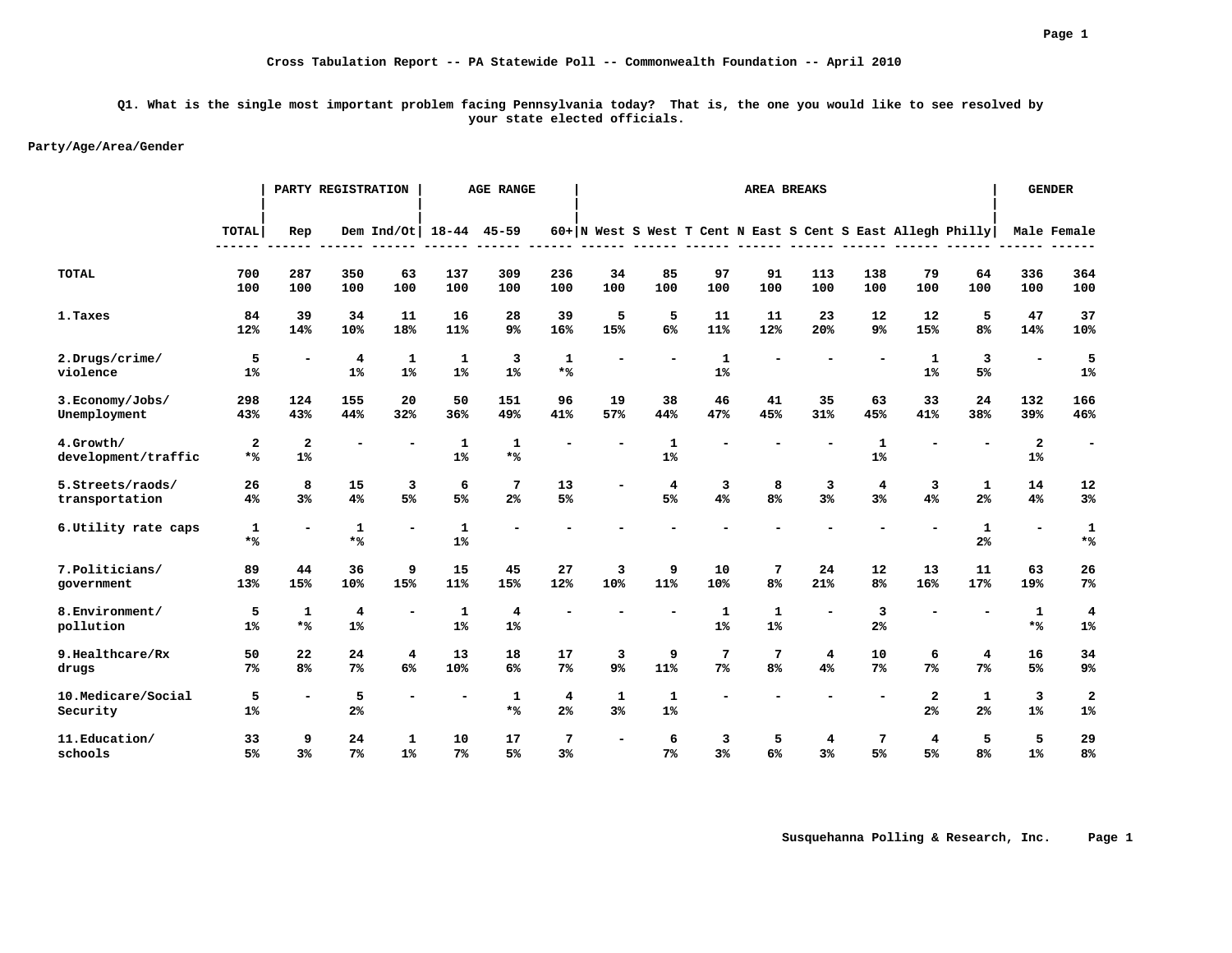#### **Q1. What is the single most important problem facing Pennsylvania today? That is, the one you would like to see resolved by your state elected officials.**

|                     |                 |                | PARTY REGISTRATION |                    |                 | <b>AGE RANGE</b> |       |    |                |                | AREA BREAKS              |                |                |                |                                                             |                  | <b>GENDER</b>  |
|---------------------|-----------------|----------------|--------------------|--------------------|-----------------|------------------|-------|----|----------------|----------------|--------------------------|----------------|----------------|----------------|-------------------------------------------------------------|------------------|----------------|
|                     | TOTAL           | Rep            |                    | Dem Ind/Ot $18-44$ |                 | 45-59            |       |    |                |                |                          |                |                |                | 60+ N West S West T Cent N East S Cent S East Allegh Philly |                  | Male Female    |
| 12. Morality/family | $7\phantom{.0}$ | 4              | 2                  |                    | 2               | 2                | 2     | 1  |                | $\overline{2}$ |                          |                | 2              | 1              |                                                             | 4                |                |
| values              | 1 <sup>°</sup>  | 2 <sup>°</sup> | 1%                 | 2 <sup>°</sup>     | 1%              | 1%               | 1%    | 3% |                | 2 <sup>°</sup> |                          | 1%             | 2 <sup>°</sup> | 1%             |                                                             | $1\%$            | $1\%$          |
| 13.Immigration/     | 3               | 1              |                    | 2                  | 2               | 1                |       |    |                |                | 1                        | 1              |                |                |                                                             |                  | 2              |
| illegal aliens      | $*$ %           | $*$ %          |                    | 3%                 | 1%              | $*$ %            |       |    |                |                | $1\%$                    | 1%             |                |                | 2 <sup>°</sup>                                              | $*$ %            | $*$ %          |
| 14.Quality of life  |                 |                | 4                  | $\boldsymbol{2}$   | 1               | 3                | 3     |    |                |                | $\overline{\phantom{0}}$ | 2              | 3              |                |                                                             | 3                | 4              |
|                     | 1%              | $*$ %          | 1%                 | 3%                 | $1\%$           | 1%               | 1%    |    |                | $1\%$          |                          | 2 <sup>°</sup> | 2 <sup>°</sup> |                | 2 <sup>°</sup>                                              | 1%               | $1\%$          |
| 15.Gas/energy       | 3               |                |                    | 1                  | 1               | 1                |       |    |                |                |                          | 2              |                |                |                                                             | $\boldsymbol{2}$ | 1              |
| prices              | $*$ %           | $*$ %          | $*$ %              | 2 <sup>°</sup>     | 1%              | $*$ %            | $*$ % |    | 1 <sup>°</sup> |                |                          | 2 <sup>°</sup> |                |                |                                                             | 1%               | $*$ %          |
| 16.Undecided/none   | 47              | 19             | 22                 | 5                  | 14              | 15               | 16    | 1  | 6              | 9              | 9                        | 7              | 8              | 2              | 5                                                           | 19               | 27             |
|                     | 7 <sup>°</sup>  | 7%             | 6%                 | 8%                 | 10 <sup>8</sup> | 5%               | 7%    | 3% | 8 <sup>°</sup> | $9\%$          | 9%                       | 6%             | 6%             | 2 <sup>°</sup> | 8 <sup>°</sup>                                              | 6%               | 8 <sup>°</sup> |
| 17.0ther (verbatim) | 33              | 10             | 20                 | 3                  | 3               | 14               | 11    | ۰  | 4              | 3              | $\overline{a}$           | 6              | 13             | 3              | 1                                                           | 21               | 12             |
|                     | 5%              | 4%             | 6%                 | 5 <sup>°</sup>     | 2%              | 4%               | 4%    |    | 5%             | 3%             | $2\%$                    | 6%             | 9%             | 4%             | 2 <sup>°</sup>                                              | 6%               | 3%             |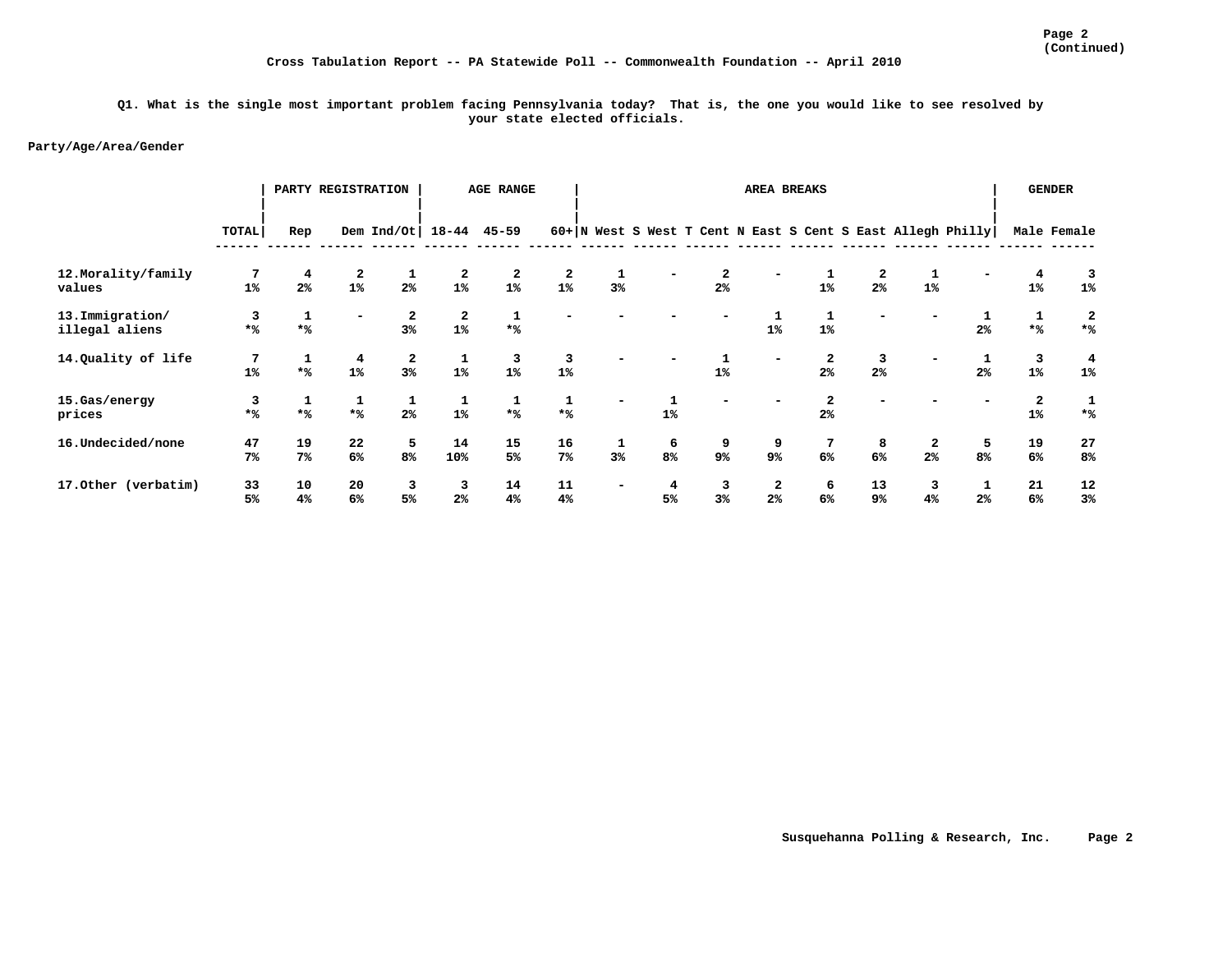**Q2. Most government employees-including teachers, state workers, judges, and legislators-receive a pension plan which provides a guaranteed annual payment upon retirement....There is legislation to move all new government employees to a 401(k) type plan, similar to what many employees in the private sector receive. ...Generally speaking, do you favor or oppose this legislation?** 

|                    |            |                      | PARTY REGISTRATION |              |            | <b>AGE RANGE</b>    |            |           |           |                                                               |                          | <b>AREA BREAKS</b>  |                     |           |           |            | <b>GENDER</b> |
|--------------------|------------|----------------------|--------------------|--------------|------------|---------------------|------------|-----------|-----------|---------------------------------------------------------------|--------------------------|---------------------|---------------------|-----------|-----------|------------|---------------|
|                    | TOTAL      | Rep                  |                    | Dem $Ind/Ot$ |            | $18 - 44$ $45 - 59$ |            |           |           | $60+ N$ West S West T Cent N East S Cent S East Allegh Philly |                          |                     |                     |           |           |            | Male Female   |
| <b>TOTAL</b>       | 700<br>100 | 287<br>100           | 350<br>100         | 63<br>100    | 137<br>100 | 309<br>100          | 236<br>100 | 34<br>100 | 85<br>100 | 97<br>100                                                     | 91<br>100                | 113<br>100          | 138<br>100          | 79<br>100 | 64<br>100 | 336<br>100 | 364<br>100    |
| TOTAL Favor        | 381<br>54% | 168<br>58%           | 175<br>50%         | 38<br>60%    | 81<br>59%  | 178<br>58%          | 119<br>50% | 17<br>51% | 51<br>60% | 51<br>52%                                                     | 46<br>51%                | 73<br>65%           | 76<br>55%           | 38<br>48% | 29<br>45% | 196<br>58% | 185<br>51%    |
| 1. Strongly favor  | 211<br>30% | 91<br>32%            | 95<br>27%          | 26<br>41%    | 43<br>32%  | 99<br>32%           | 66<br>28%  | 10<br>30% | 24<br>29% | 28<br>29%                                                     | 29<br>31%                | 41<br>36%           | 42<br>31%           | 23<br>29% | 14<br>21% | 118<br>35% | 93<br>26%     |
| 2. Somewhat favor  | 170<br>24% | 77<br>27%            | 81<br>23%          | 12<br>19%    | 38<br>27%  | 79<br>26%           | 53<br>22%  | 7<br>22%  | 27<br>32% | 23<br>23%                                                     | 18<br>19%                | 32<br>28%           | 34<br>25%           | 15<br>19% | 15<br>24% | 79<br>23%  | 92<br>25%     |
| TOTAL Oppose       | 238<br>34% | 95<br>33%            | 125<br>36%         | 18<br>29%    | 43<br>32%  | 97<br>31%           | 87<br>37%  | 13<br>40% | 27<br>32% | 41<br>42%                                                     | 39<br>43%                | 27<br>24%           | 44<br>32%           | 27<br>34% | 19<br>30% | 102<br>30% | 136<br>37%    |
| 3. Strongly oppose | 163<br>23% | 67<br>23%            | 84<br>24%          | 12<br>20%    | 29<br>21%  | 64<br>21%           | 62<br>26%  | 11<br>31% | 19<br>22% | 24<br>25%                                                     | 32<br>36%                | 18<br>16%           | 31<br>23%           | 18<br>23% | 9<br>15%  | 76<br>23%  | 87<br>24%     |
| 4. Somewhat oppose | 75<br>11%  | 28<br>10%            | 41<br>12%          | 6<br>9%      | 14<br>11%  | 33<br>11%           | 25<br>11%  | 3<br>9%   | 8<br>10%  | 17<br>18%                                                     | 6<br>7 <sup>°</sup>      | 9<br>8 <sup>°</sup> | 12<br>9%            | 9<br>11%  | 10<br>16% | 26<br>8%   | 49<br>13%     |
| 5. Undecided       | 75<br>11%  | 22<br>8 <sup>°</sup> | 45<br>13%          | 7<br>11%     | 12<br>9%   | 33<br>11%           | 30<br>13%  | 3<br>9%   | 5<br>6%   | 4<br>4%                                                       | 6<br>6%                  | 12<br>10%           | 16<br>12%           | 13<br>17% | 16<br>25% | 33<br>10%  | 42<br>11%     |
| 6. Refuse          | 7<br>1%    | $\mathbf{2}$<br>1%   | 4<br>1%            |              | 1<br>1%    | 1<br>$*$ %          |            |           | 1<br>1%   | 1<br>$1\%$                                                    | $\overline{\phantom{0}}$ | 1<br>1%             | 2<br>2 <sup>°</sup> | 1<br>1%   |           | 5<br>$1\%$ | 2<br>$1\%$    |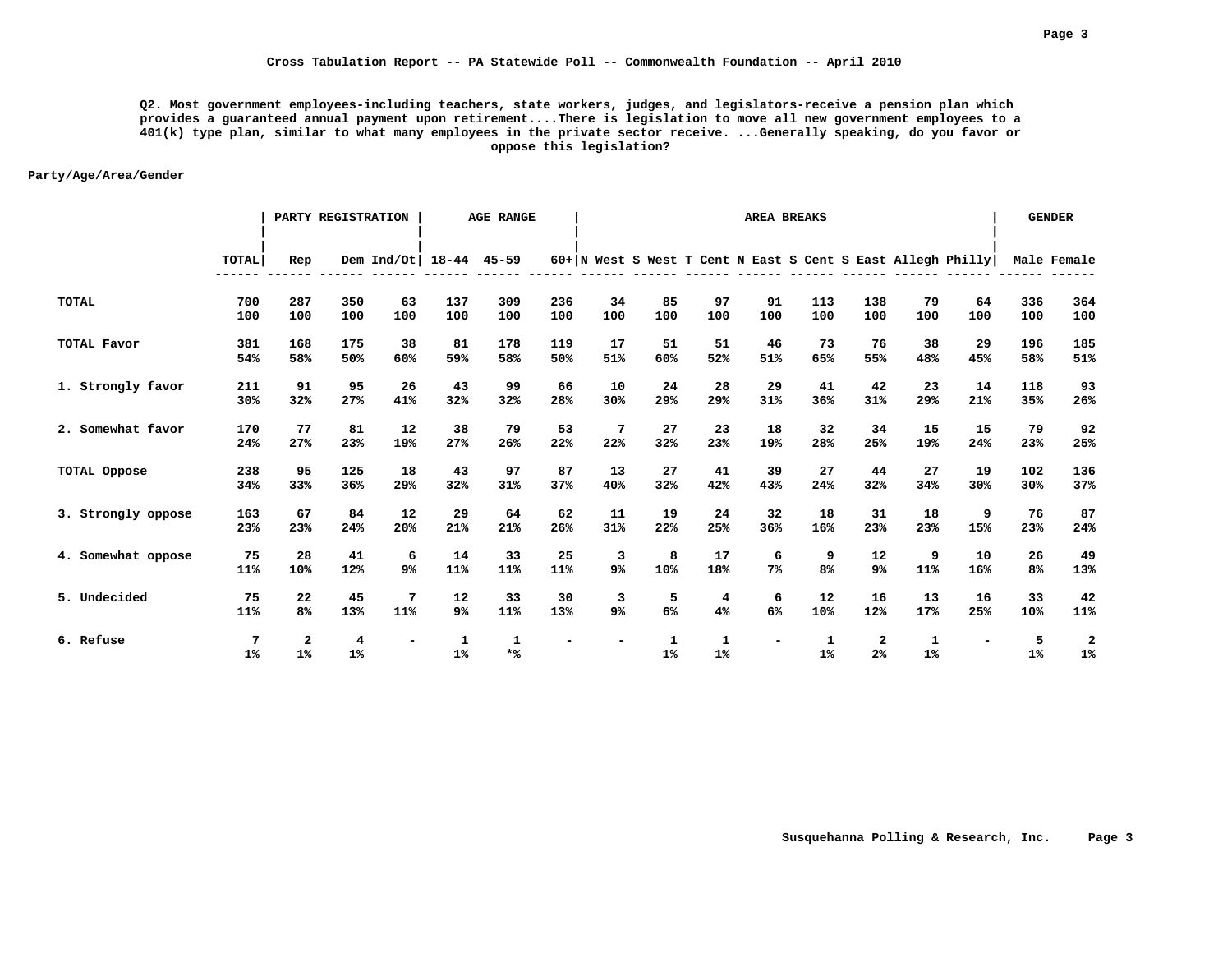**Q3. Currently, 24 states have initiative and referendum. Initiative empowers citizens with the ability to propose new laws for voter approval at election time. Referendum allows citizens to repeal laws passed by the legislature with a majority vote. Generally speaking, do you favor or oppose giving citizens the power of initiative and referendum?**

|                    |              |                          | PARTY REGISTRATION |                     |                          | <b>AGE RANGE</b>   |                |     |                               |                                                             |                | AREA BREAKS    |                |     |                          |                | <b>GENDER</b> |
|--------------------|--------------|--------------------------|--------------------|---------------------|--------------------------|--------------------|----------------|-----|-------------------------------|-------------------------------------------------------------|----------------|----------------|----------------|-----|--------------------------|----------------|---------------|
|                    | <b>TOTAL</b> | Rep                      |                    | Dem $Ind/Ot$        | $18 - 44$                | $45 - 59$          |                |     |                               | 60+ N West S West T Cent N East S Cent S East Allegh Philly |                |                |                |     |                          |                | Male Female   |
| <b>TOTAL</b>       | 700          | 287                      | 350                | 63                  | 137                      | 309                | 236            | 34  | 85                            | 97                                                          | 91             | 113            | 138            | 79  | 64                       | 336            | 364           |
|                    | 100          | 100                      | 100                | 100                 | 100                      | 100                | 100            | 100 | 100                           | 100                                                         | 100            | 100            | 100            | 100 | 100                      | 100            | 100           |
| TOTAL Favor        | 523          | 234                      | 240                | 49                  | 113                      | 227                | 173            | 26  | 58                            | 73                                                          | 70             | 91             | 104            | 64  | 37                       | 248            | 276           |
|                    | 75%          | 81%                      | 69%                | 78%                 | 83%                      | 73%                | 73%            | 77% | 68%                           | 76%                                                         | 77%            | 81%            | 75%            | 81% | 57%                      | 74%            | 76%           |
| 1. Strongly favor  | 348          | 164                      | 150                | 34                  | 67                       | 156                | 116            | 21  | 37                            | 50                                                          | 48             | 61             | 66             | 41  | 23                       | 172            | 175           |
|                    | 50%          | 57%                      | 43%                | 54%                 | 49%                      | 50%                | 49%            | 62% | 43%                           | 51%                                                         | 53%            | 54%            | 48%            | 52% | 36%                      | 51%            | 48%           |
| 2. Somewhat favor  | 176          | 70                       | 91                 | 15                  | 46                       | 70                 | 57             | 5   | 21                            | 24                                                          | 22             | 30             | 38             | 23  | 14                       | 75             | 101           |
|                    | 25%          | 24%                      | 26%                | 24%                 | 34%                      | 23%                | 24%            | 15% | 25%                           | 24%                                                         | 24%            | 27%            | 27%            | 29% | 21%                      | 22%            | 28%           |
| TOTAL Oppose       | 120          | 38                       | 74                 | 8                   | 21                       | 60                 | 37             | 4   | 15                            | 18                                                          | 14             | 13             | 24             | 12  | 19                       | 61             | 59            |
|                    | 17%          | 13%                      | 21%                | 12%                 | 16%                      | 19%                | 16%            | 13% | 18%                           | 18%                                                         | 16%            | 11%            | 17%            | 15% | 30%                      | 18%            | 16%           |
| 3. Strongly oppose | 52           | 13                       | 34                 | 5                   | 9                        | 21                 | 21             | 3   | 8                             | 4                                                           | 6              | 4              | 13             | 4   | 10                       | 26             | 26            |
|                    | 7%           | 4%                       | 10%                | 8 <sup>°</sup>      | 6%                       | 7 <sup>°</sup>     | 9 <sup>°</sup> | 10% | 10%                           | 4%                                                          | 7 <sup>°</sup> | 3 <sup>8</sup> | 9 <sup>°</sup> | 5%  | 15%                      | 8%             | $7\%$         |
| 4. Somewhat oppose | 68           | 26                       | 39                 | 3                   | 13                       | 39                 | 16             | 1   | 7                             | 14                                                          | 8              | 9              | 11             | 8   | 9                        | 35             | 33            |
|                    | 10%          | 9%                       | 11%                | 5%                  | 9 <sup>°</sup>           | 13%                | 7 <sup>°</sup> | 3%  | 8 <sup>°</sup>                | 14%                                                         | 9 <sup>°</sup> | 8 <sup>°</sup> | 8 <sup>°</sup> | 10% | 14%                      | 11%            | 9%            |
| 5. Undecided       | 51           | 15                       | 31                 | 5                   | $\mathbf{2}$             | 21                 | 25             | 3   | 9                             | 6                                                           | 6              | 7              | 7              | 3   | 8                        | 24             | 27            |
|                    | 7%           | 5%                       | 9 <sup>°</sup>     | 8 <sup>°</sup>      | 2 <sup>°</sup>           | 7%                 | 10%            | 10% | 11%                           | 6%                                                          | 7 <sup>°</sup> | 7 <sup>°</sup> | 5%             | 4%  | 13%                      | 7 <sup>°</sup> | $7\%$         |
| 6. Refuse          | 6<br>1%      | $\overline{\phantom{0}}$ | 5<br>1%            | 1<br>2 <sup>°</sup> | $\overline{\phantom{a}}$ | $\mathbf{2}$<br>1% | 1<br>$*$ %     |     | $\overline{\mathbf{2}}$<br>3% |                                                             |                | 1<br>1%        | 3<br>2%        |     | $\overline{\phantom{0}}$ | 3<br>1%        | 3<br>1%       |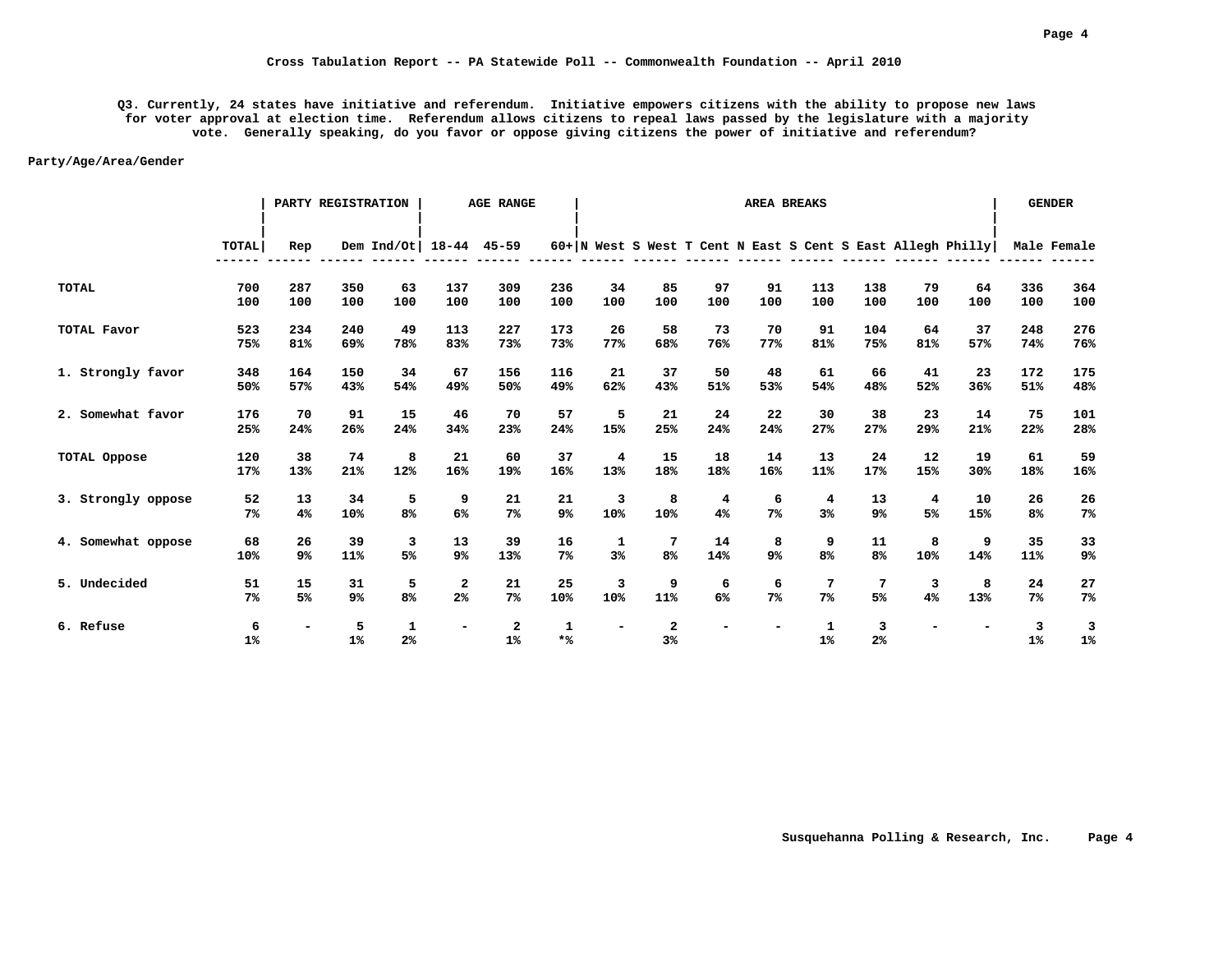**Q4. Pennsylvania lawmakers are considering legislation that would limit the annual increase in state government spending to inflation plus population growth. For example, if inflation was three percent and population growth was one percent, state government spending could increase no more than four percent for that year. ...Generally speaking, do you favor or oppose this legislation?** 

|                    |                      |                    | PARTY REGISTRATION   |                      |                          | <b>AGE RANGE</b>     |            |           |                    |                                                               |                | <b>AREA BREAKS</b>  |                                  |            |           |             | <b>GENDER</b>       |
|--------------------|----------------------|--------------------|----------------------|----------------------|--------------------------|----------------------|------------|-----------|--------------------|---------------------------------------------------------------|----------------|---------------------|----------------------------------|------------|-----------|-------------|---------------------|
|                    | TOTAL                | Rep                |                      | Dem $Ind/Ot$         | $18 - 44$                | $45 - 59$            |            |           |                    | $60+ N$ West S West T Cent N East S Cent S East Allegh Philly |                |                     |                                  |            |           |             | Male Female         |
| <b>TOTAL</b>       | 700<br>100           | 287<br>100         | 350<br>100           | 63<br>100            | 137<br>100               | 309<br>100           | 236<br>100 | 34<br>100 | 85<br>100          | 97<br>100                                                     | 91<br>100      | 113<br>100          | 138<br>100                       | 79<br>100  | 64<br>100 | 336<br>100  | 364<br>100          |
| TOTAL Favor        | 463<br>66%           | 188<br>65%         | 229<br>66%           | 45<br>72%            | 98<br>71%                | 221<br>72%           | 136<br>58% | 22<br>66% | 60<br>71%          | 58<br>60%                                                     | 64<br>70%      | 81<br>72%           | 90<br>65%                        | 52<br>66%  | 35<br>55% | 219<br>65%  | 244<br>67%          |
| 1. Strongly favor  | 168<br>24%           | 70<br>24%          | 81<br>23%            | 17<br>27%            | 36<br>26%                | 74<br>24%            | 54<br>23%  | 9<br>26%  | 21<br>25%          | 26<br>27%                                                     | 25<br>27%      | 31<br>27%           | 29<br>21%                        | 16<br>21%  | 10<br>16% | 85<br>25%   | 83<br>23%           |
| 2. Somewhat favor  | 295<br>42%           | 118<br>41%         | 148<br>42%           | 28<br>45%            | 62<br>45%                | 148<br>48%           | 82<br>35%  | 14<br>40% | 39<br>46%          | 32<br>33%                                                     | 39<br>43%      | 51<br>45%           | 61<br>44%                        | 36<br>45%  | 25<br>39% | 134<br>40%  | 161<br>44%          |
| TOTAL Oppose       | 137<br>20%           | 57<br>20%          | 70<br>20%            | 10<br>15%            | 23<br>17%                | 53<br>17%            | 59<br>25%  | 6<br>19%  | 12<br>14%          | 21<br>22%                                                     | 20<br>22%      | 21<br>19%           | 25<br>18%                        | 17<br>21%  | 15<br>24% | 73<br>22%   | 64<br>18%           |
| 3. Strongly oppose | 80<br>11%            | 31<br>11%          | 43<br>12%            | 7<br>11%             | 13<br>9%                 | 31<br>10%            | 36<br>15%  | 4<br>13%  | 8<br>10%           | 13<br>13%                                                     | 12<br>13%      | 9<br>8 <sup>°</sup> | 17<br>12%                        | 10<br>12%  | 7<br>12%  | 48<br>14%   | 32<br>9%            |
| 4. Somewhat oppose | 57<br>8 <sup>°</sup> | 26<br>9%           | 28<br>8 <sup>°</sup> | 3<br>5%              | 10<br>$7\%$              | 22<br>7 <sup>°</sup> | 23<br>10%  | 2<br>6%   | 4<br>5%            | 8<br>9%                                                       | 8<br>9%        | 12<br>10%           | 8<br>6%                          | 7<br>9%    | 7<br>12%  | 25<br>$7\%$ | 32<br>9%            |
| 5. Undecided       | 92<br>13%            | 40<br>14%          | 46<br>13%            | 6<br>10%             | 16<br>12%                | 31<br>10%            | 41<br>17%  | 5<br>15%  | 11<br>12%          | 16<br>16%                                                     | 7<br>8%        | 9<br>8 <sup>°</sup> | 21<br>15%                        | 9<br>12%   | 14<br>21% | 39<br>12%   | 53<br>15%           |
| 6. Refuse          | 8<br>1%              | $\mathbf{2}$<br>1% | 4<br>1%              | $\overline{a}$<br>3% | $\overline{\phantom{a}}$ | 4<br>$1\%$           |            |           | $\mathbf{2}$<br>3% | $\overline{a}$<br>2%                                          | $\blacksquare$ | 1<br>1%             | $\overline{2}$<br>2 <sup>°</sup> | 1<br>$1\%$ |           | 6<br>$2\%$  | 3<br>1 <sup>°</sup> |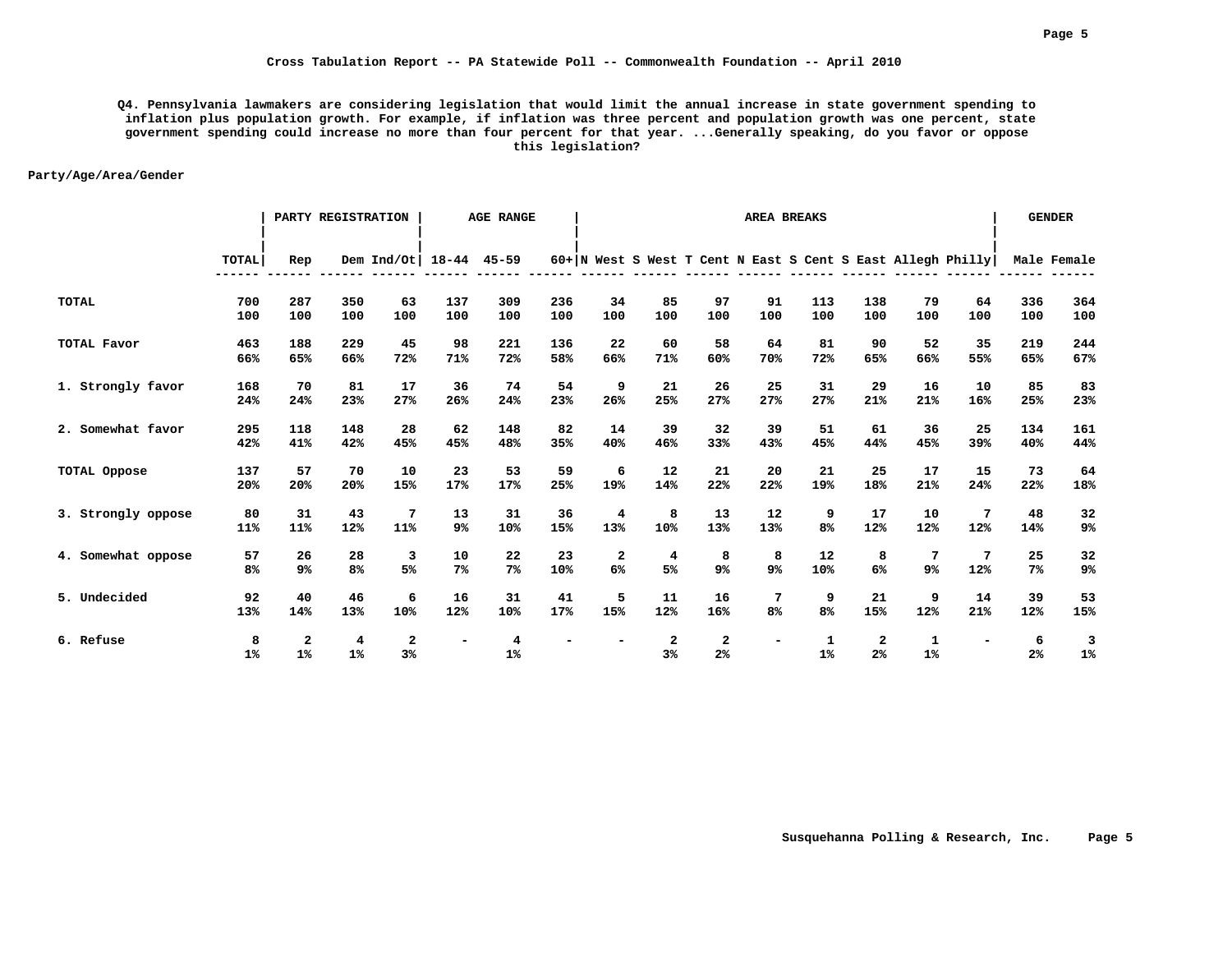**Q5. Are you registered to vote as a Republican, Democrat, Independent or something else?**

|                 |       |                          | PARTY REGISTRATION       |                        |     | <b>AGE RANGE</b> |                |                          |     |     |     | AREA BREAKS |                |     |                                                               |     | <b>GENDER</b> |
|-----------------|-------|--------------------------|--------------------------|------------------------|-----|------------------|----------------|--------------------------|-----|-----|-----|-------------|----------------|-----|---------------------------------------------------------------|-----|---------------|
|                 | TOTAL | Rep                      |                          | Dem Ind/Ot 18-44 45-59 |     |                  |                |                          |     |     |     |             |                |     | $60+ N$ West S West T Cent N East S Cent S East Allegh Philly |     | Male Female   |
| TOTAL           | 700   | 287                      | 350                      | 63                     | 137 | 309              | 236            | 34                       | 85  | 97  | 91  | 113         | 138            | 79  | 64                                                            | 336 | 364           |
|                 | 100   | 100                      | 100                      | 100                    | 100 | 100              | 100            | 100                      | 100 | 100 | 100 | 100         | 100            | 100 | 100                                                           | 100 | 100           |
| 1. Republican   | 287   | 287                      | $\overline{\phantom{a}}$ |                        | 60  | 126              | 95             | 17                       | 24  | 51  | 42  | 63          | 61             | 22  | 7                                                             | 155 | 132           |
|                 | 41%   | 100%                     |                          |                        | 44% | 41%              | 40%            | 51%                      | 28% | 52% | 46% | 56%         | 44%            | 28% | 12%                                                           | 46% | 36%           |
| 2. Democrat     | 350   | $\overline{\phantom{a}}$ | 350                      | $\sim$                 | 60  | 154              | 126            | 17                       | 52  | 37  | 40  | 35          | 65             | 52  | 52                                                            | 145 | 205           |
|                 | 50%   |                          | 100%                     |                        | 44% | 50%              | 53%            | 49%                      | 61% | 38% | 44% | 31%         | 47%            | 66% | 82%                                                           | 43% | 56%           |
| 3. Independent/ | 63    | -                        | $\overline{\phantom{a}}$ | 63                     | 17  | 29               | 15             | $\overline{\phantom{0}}$ | 9   | 9   | 9   | 15          | 11             | 5   | 4                                                             | 36  | 27            |
| other           | 9%    |                          |                          | 100%                   | 13% | 9%               | 7 <sup>°</sup> |                          | 10% | 9%  | 10% | 13%         | 8 <sup>°</sup> | 7%  | 6%                                                            | 11% | $7\%$         |
| 4. Refuse       |       |                          |                          |                        |     |                  |                |                          |     |     |     |             |                |     |                                                               |     |               |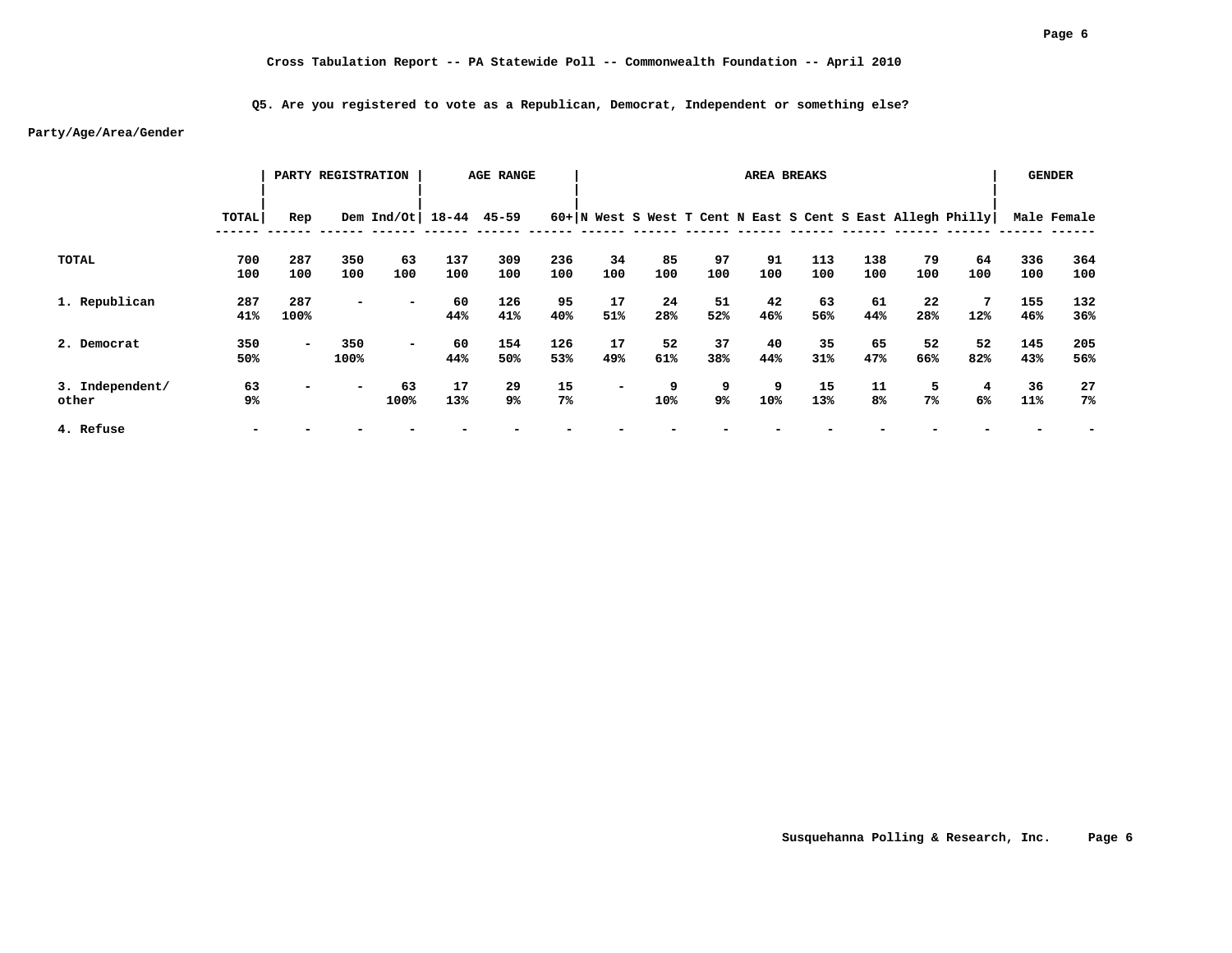**Q6. What is your approximate age according to the following brackets: 18-29, 30-44, 45-59 or 60 and over?**

|             |                      |                     | PARTY REGISTRATION |                          |            | <b>AGE RANGE</b> |             |           |                     |                     | AREA BREAKS         |            |            |            |                                                               |                     | <b>GENDER</b>       |
|-------------|----------------------|---------------------|--------------------|--------------------------|------------|------------------|-------------|-----------|---------------------|---------------------|---------------------|------------|------------|------------|---------------------------------------------------------------|---------------------|---------------------|
|             | <b>TOTAL</b>         | Rep                 |                    | Dem Ind/Ot   18-44 45-59 |            |                  |             |           |                     |                     |                     |            |            |            | $60+ N$ West S West T Cent N East S Cent S East Allegh Philly |                     | Male Female         |
| TOTAL       | 700<br>100           | 287<br>100          | 350<br>100         | 63<br>100                | 137<br>100 | 309<br>100       | 236<br>100  | 34<br>100 | 85<br>100           | 97<br>100           | 91<br>100           | 113<br>100 | 138<br>100 | 79<br>100  | 64<br>100                                                     | 336<br>100          | 364<br>100          |
| $1.18 - 29$ | 34<br>5%             | 14<br>5%            | 16<br>4%           | 5<br>8%                  | 34<br>25%  |                  |             | 3%        | 10<br>12%           | 8<br>8 <sup>°</sup> | 2<br>2 <sup>°</sup> | 4<br>4%    | 1%         | 2<br>3%    | 6<br>10%                                                      | 19<br>6%            | 15<br>4%            |
| $2.30 - 44$ | 103<br>15%           | 46<br>16%           | 45<br>13%          | 12<br>20%                | 103<br>75% |                  |             | 1<br>3%   | 11<br>13%           | 12<br>12%           | 17<br>18%           | 28<br>25%  | 19<br>14%  | 5<br>$7\%$ | 9<br>14%                                                      | 54<br>16%           | 49<br>13%           |
| $3.45 - 59$ | 309<br>44%           | 126<br>44%          | 154<br>44%         | 29<br>47%                | $\sim$     | 309<br>100%      | -           | 24<br>70% | 38<br>45%           | 43<br>44%           | 39<br>43%           | 43<br>38%  | 63<br>45%  | 38<br>48%  | 22<br>35%                                                     | 143<br>43%          | 166<br>46%          |
| $4.60+$     | 236<br>34%           | 95<br>33%           | 126<br>36%         | 15<br>24%                | -          |                  | 236<br>100% | 8<br>24%  | 21<br>25%           | 33<br>34%           | 31<br>34%           | 36<br>32%  | 48<br>35%  | 32<br>40%  | 26<br>41%                                                     | 110<br>33%          | 125<br>34%          |
| 5. Refuse   | 18<br>3 <sup>°</sup> | 7<br>2 <sup>°</sup> | 10<br>3%           | 1<br>2 <sup>°</sup>      |            |                  |             |           | 4<br>5 <sup>°</sup> | 2<br>2 <sup>°</sup> | 2<br>2 <sup>°</sup> | 1<br>1%    | -7<br>5%   | 2<br>3%    |                                                               | 9<br>3 <sup>°</sup> | 9<br>2 <sup>°</sup> |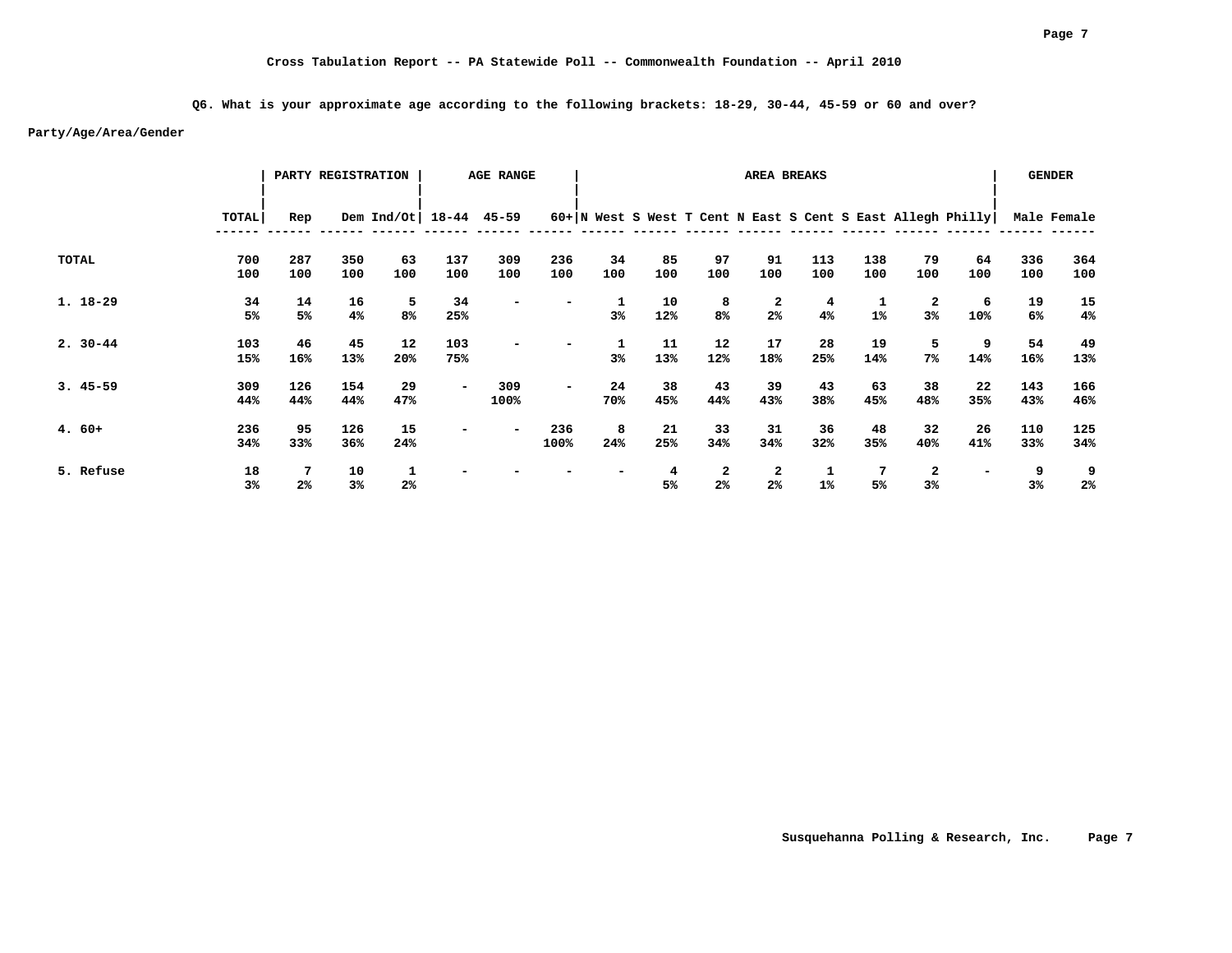# **Cross Tabulation Report -- PA Statewide Poll -- Commonwealth Foundation -- April 2010**

# **Q7. Gender (by observation)?**

|           |            |            | PARTY REGISTRATION |                          |            | <b>AGE RANGE</b> |            |           |           |           |           | AREA BREAKS |            |           |                                                             |                          | <b>GENDER</b>            |
|-----------|------------|------------|--------------------|--------------------------|------------|------------------|------------|-----------|-----------|-----------|-----------|-------------|------------|-----------|-------------------------------------------------------------|--------------------------|--------------------------|
|           | TOTAL      | Rep        |                    | Dem Ind/Ot   18-44 45-59 |            |                  |            |           |           |           |           |             |            |           | 60+ N West S West T Cent N East S Cent S East Allegh Philly |                          | Male Female              |
| TOTAL     | 700<br>100 | 287<br>100 | 350<br>100         | 63<br>100                | 137<br>100 | 309<br>100       | 236<br>100 | 34<br>100 | 85<br>100 | 97<br>100 | 91<br>100 | 113<br>100  | 138<br>100 | 79<br>100 | 64<br>100                                                   | 336<br>100               | 364<br>100               |
| 1. Male   | 336<br>48% | 155<br>54% | 145<br>41%         | 36<br>57%                | 73<br>54%  | 143<br>46%       | 110<br>47% | 18<br>54% | 36<br>43% | 42<br>43% | 49<br>54% | 59<br>52%   | 62<br>45%  | 37<br>46% | 33<br>52%                                                   | 336<br>100%              | $\overline{\phantom{0}}$ |
| 2. Female | 364<br>52% | 132<br>46% | 205<br>59%         | 27<br>43%                | 64<br>46%  | 166<br>54%       | 125<br>53% | 15<br>46% | 49<br>57% | 55<br>57% | 42<br>46% | 54<br>48%   | 75<br>55%  | 43<br>54% | 31<br>48%                                                   | $\overline{\phantom{a}}$ | 364<br>100%              |